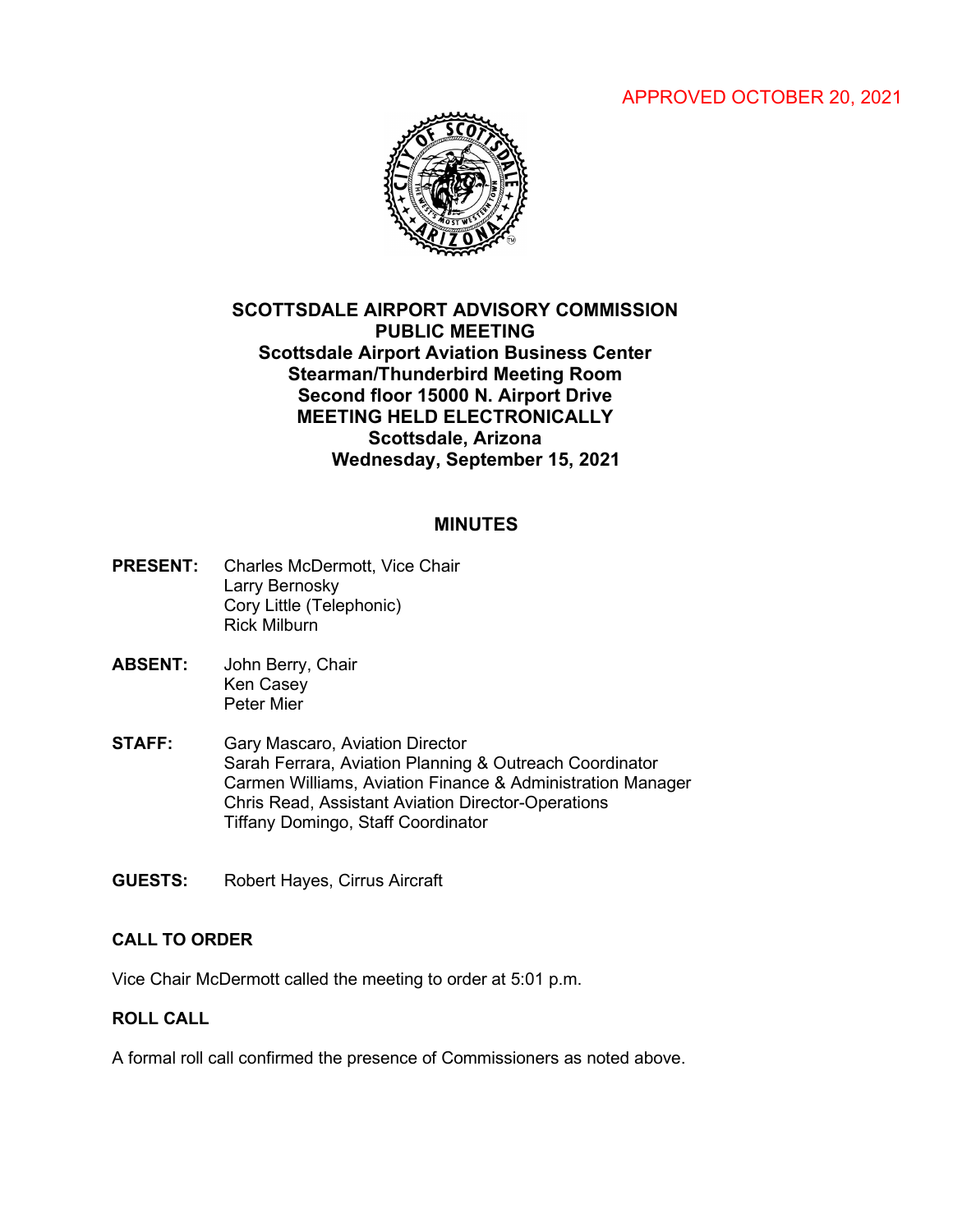## **AVIATION DIRECTOR'S REPORT**

Director Mascaro discussed the completion of the Runway Rehabilitation Project within 39 days. He thanked the design team and contractor for all of their hard work and the success of the project.

#### **PUBLIC COMMENT**

There were no public comments.

1. Regular Meeting: June 16, 2021

COMMISSIONER BERNOSKY MADE A MOTION TO APPROVE THE REGULAR MEETING MINUTES OF JUNE 16, 2021 AS PRESENTED. COMMISSIONER MILBURN SECONDED THE MOTION, WHICH CARRIED 4/0 WITH VICE CHAIR MCDERMOTT, COMMISSIONERS BERNOSKY, LITTLE AND MILBURN VOTING IN THE AFFIRMATIVE WITH NO DISSENTING VOTES.

#### **REGULAR AGENDA ITEMS 1-11**

1. Discussion and Possible Action Regarding Application for Airport Aeronautical Business Permit for Cirrus Design Corporation dba Cirrus Aircraft to conduct Aircraft Maintenance & Repair Services, Aircraft Leasing/Rental, Flight Training, Aircraft Sales and Aircraft Management Services at the Scottsdale Airport

Carmen Williams, Aviation Finance & Administration Manager, stated that the applicant requests the permit to conduct multiple activities, which includes aircraft maintenance and repair services, aircraft leasing and rental, flight training services, aircraft sales and aircraft management. She provided a brief overview of the company's history and details. Cirrus is currently subleasing hangar and office space from Mackin Aviation at Ross Aviation's main building. They have met all the requirements for the aeronautical business permit for all the different categories.

Ms. Williams introduced Robert Hayes (phonetic), Vice President of Flight Training and chief pilot. Mr. Hayes provided an overview of the company. Their intent includes opening a flight training operation at Scottsdale. The training system will include light maintenance. The primary focus will be flight training for customers purchasing craft and who have transportation needs. The intent is to have limited operations, with a goal to have three airplanes in operation by the end of the year.

Commissioner Milburn asked about the size of leased hangar space. Mr. Hayes stated that they are leasing 4,500 square feet of hangar space. Office space is approximately 750 square feet.

Commissioner Milburn asked for the breakdown of personnel and positions. Mr. Hayes listed staff: Director, three flight instructors, administrative person, sales person and two line service technicians.

Commissioner Milburn asked how the company plans to interface with existing Airport companies who are already onsite performing training for Cirrus aircraft. Mr. Hayes stated that the intent of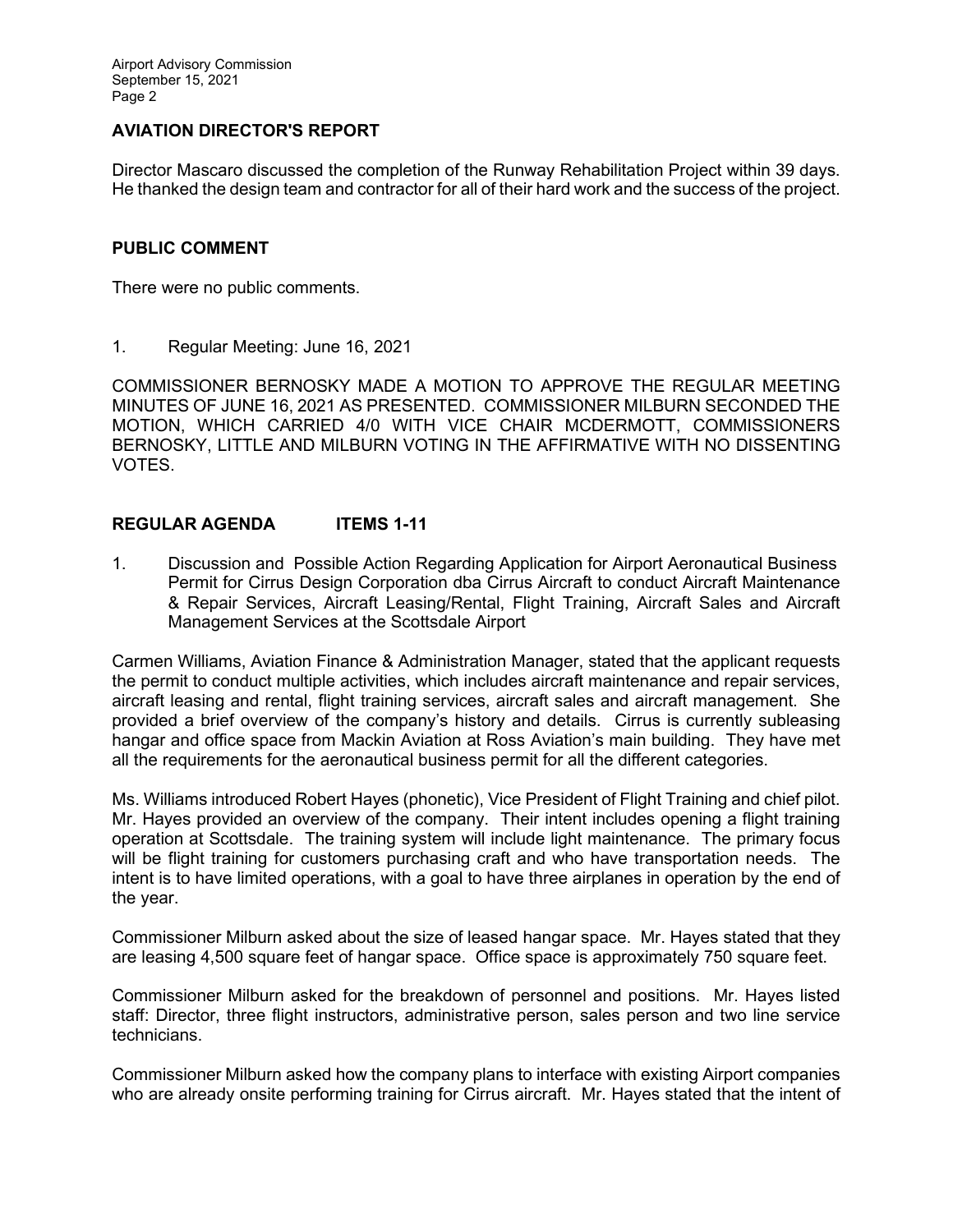the company is to be good neighbors to the local community and all existing operators, including those that appear to be in direct competition. One of the company's distinguishing approaches is to use brand-new airplanes for flight instruction, including the SR22.

Vice Chair McDermott inquired as to anticipated operations on a weekly or daily basis. Mr. Hayes stated that the training is different than what is offered through an academy or university. They are well aware of all noise abatement procedures. In a traditional flight training environment, airplanes will launch and recover within a two-hour period. The company's training will launch and recover within a four-hour period. With three airplanes, the intent is to have three launches per airplane per day.

In response to question from Commissioner Milburn, Mr. Hayes confirmed that there will be no night operations.

In response to a question from Commissioner Milburn, Mr. Hayes stated that they do not initially plan to have a simulator onsite.

COMMISSIONER BERNOSKY MADE A MOTION TO APPROVE THE APPLICATION FOR AN AERONAUTICAL BUSINESS PERMIT FOR CIRRUS DESIGN CORPORATION DBA CIRRUS AIRCRAFT. COMMISSIONER MILBURN SECONDED THE MOTION, WHICH CARRIED 4/0 WITH VICE CHAIR MCDERMOTT, COMMISSIONERS BERNOSKY, LITTLE AND MILBURN VOTING IN THE AFFIRMATIVE WITH NO DISSENTING VOTES.

2. Discussion and Possible Action to Recommend Adoption of Resolution No. 12243, Authorizing Second Amendment to Contract No. 2018-015-COS, a Lease Agreement with Volanti Restaurant and Lounge, LLC for Lease of Space in the Aviation Business Center

Ms. Williams stated that the amendment will approve the lease of the meeting rental space, including the Spearman and Thunderbird rooms as well as the dedicated outdoor patio. Since the building opened in 2018, City Aviation staff have been controlling the two rooms and patio for special events and meetings. A few months ago, the restaurant submitted a proposal to take over the meeting room and add additional square footage to their lease. As part of the negotiations, in addition to the increase in the monthly base rent, Volanti will be required to continue to make the space available for the monthly Commission meetings, other City business as well as the nonprofit aviation organizations that have been using the space. The patio will remain open to the public at the observation area when the rooms are not in use. Tables, chairs and equipment will be conveyed to Volanti at a depreciated market value. The reason Aviation staff agreed to the proposal is because Volanti has connections to all types of event planners in the industry. They hold the liquor license, have additional furniture and dedicated staff to put on special events. The City will receive a percentage of revenues from the rooms. If approved, the lease amendment would be forwarded to the City Council's October 5th meeting.

COMMISSIONER BERNOSKY MADE A MOTION TO RECOMMEND ADOPTION OF RESOLUTION NO. 12243 AUTHORIZING SECOND AMENDMENT TO CONTRACT NO. 2018- 015-COS, A LEASE AGREEMENT WITH VOLANTI RESTAURANT AND LOUNGE, LLC. VICE CHAIR MCDERMOTT SECONDED THE MOTION, WHICH CARRIED 4/0 WITH VICE CHAIR MCDERMOTT, COMMISSIONERS BERNOSKY, LITTLE AND MILBURN VOTING IN THE AFFIRMATIVE WITH NO DISSENTING VOTES.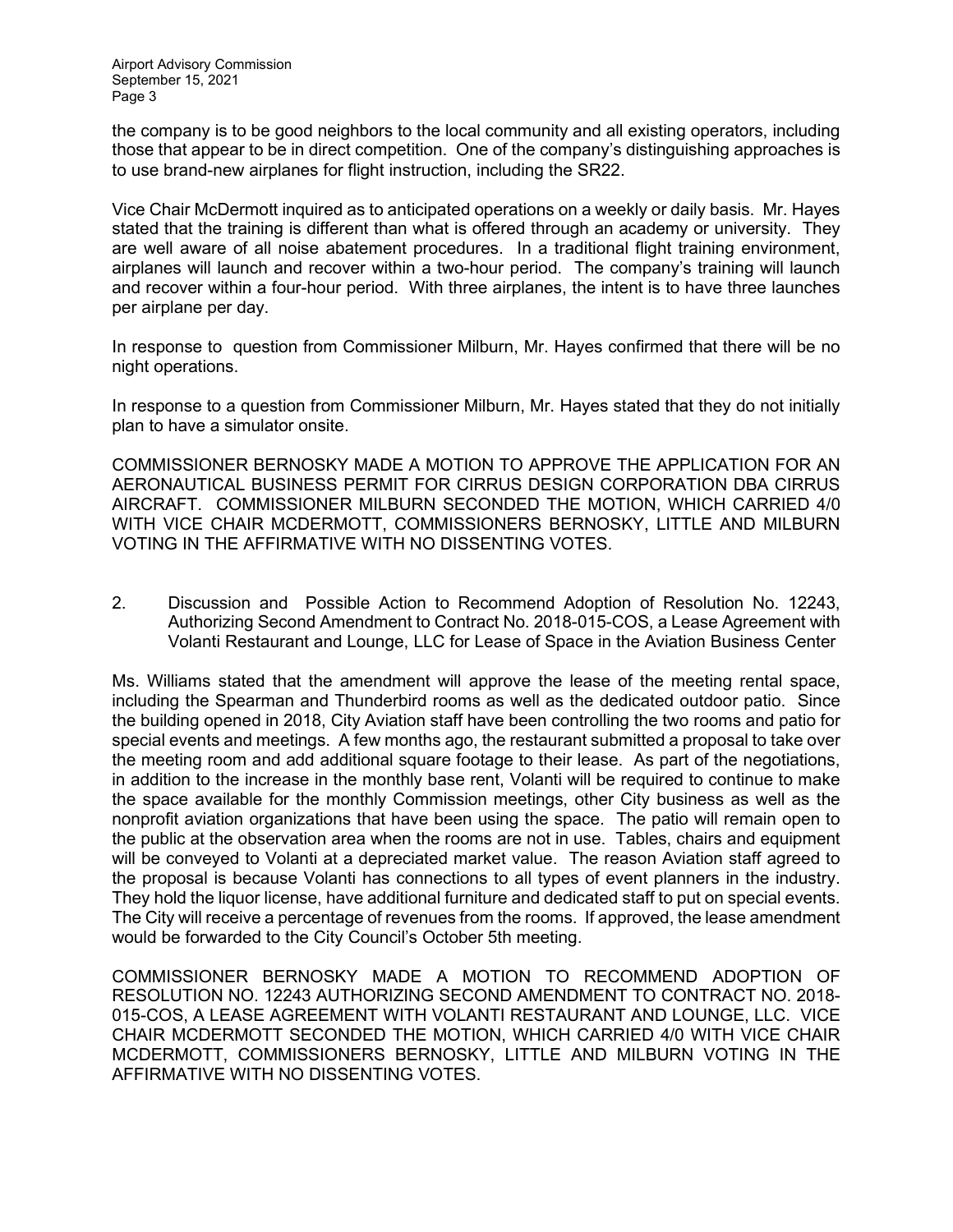3. The Airport Advisory Commission considers possible action to recommend to City Council Adoption of Resolution No. 12272 authorizing the award of the base bid and add alternate #1 for contract 21PB021 with Western Fence Co., Inc. in the amount of \$479,073.70 to construct security fencing improvements at Scottsdale Airport; and authorize two budget adjustments to the Airport Security Fencing Improvements (AG06) capital project to fully fund the project: (1) a FY 2021/22 budget appropriation transfer totaling \$104,039 from the Grants funding source to the Aviation Fund funding source; and (2) a FY 2021/22 Aviation Funds Capital Contingency Budget Appropriation transfer in the amount of \$229,600 to be funded by Aviation Funds

Chris Read, Assistant Aviation Director-Operations, discussed the intent to replace two sections of highly visible fencing along Frank Lloyd Wright Boulevard and Redfield. Fencing design was reviewed. It is hoped to commence the project in November, which will take 35 working days for completion. Funding is covered through an ADOT grant of 90 percent and 10 percent City grant. Unfortunately, ADOT will only provide grants for chain link. The Aviation Enterprise Fund will make up the difference in funding.

COMMISSIONER MILBURN MADE A MOTION TO APPROVE RECOMMENDATION TO THE CITY COUNCIL TO ADOPT RESOLUTION NO. 12272 AUTHORIZING THE AWARD OF THE BASE BID AND ADD ALTERNATIVE NO. 1 FOR CONTRACT 21PB021 WITH WESTERN FENCE CO., INC. VICE CHAIR MCDERMOTT SECONDED THE MOTION, WHICH CARRIED 4/0 WITH VICE CHAIR MCDERMOTT, COMMISSIONERS BERNOSKY, LITTLE AND MILBURN VOTING IN THE AFFIRMATIVE WITH NO DISSENTING VOTES.

4. Discussion and Input Regarding Airport and Airpark Aeronautical Business Permit Additions, Revocations and Cancellations

Ms. Williams noted that the new permit is included on the list. Brunch Café cancelled after ceasing operations in August. In addition, a hangar operator sold its hangar earlier this month and cancelled its permit.

5. Discussion and Input Regarding the Monthly Construction Report

Mr. Read provided the update, which includes the second phase of the box hangars on the north end of the Airport. From a financial perspective, they are approximately 90 percent complete. He reviewed photographs of the Runway Rehabilitation Project progress, which currently stands at 98 percent completion.

In response to a question from Commissioner Bernosky, Mr. Read stated that the runway work was completed on time, with 39 days for the actual runway work, lighting and shoulders. There was additional time for perimeter road work and repaving.

Mr. Mascaro explained that commensurate with federal grants, one of the requirements is maintenance of the infrastructure paid for originally through a federal grant. He complimented the team, including the pavement maintenance team.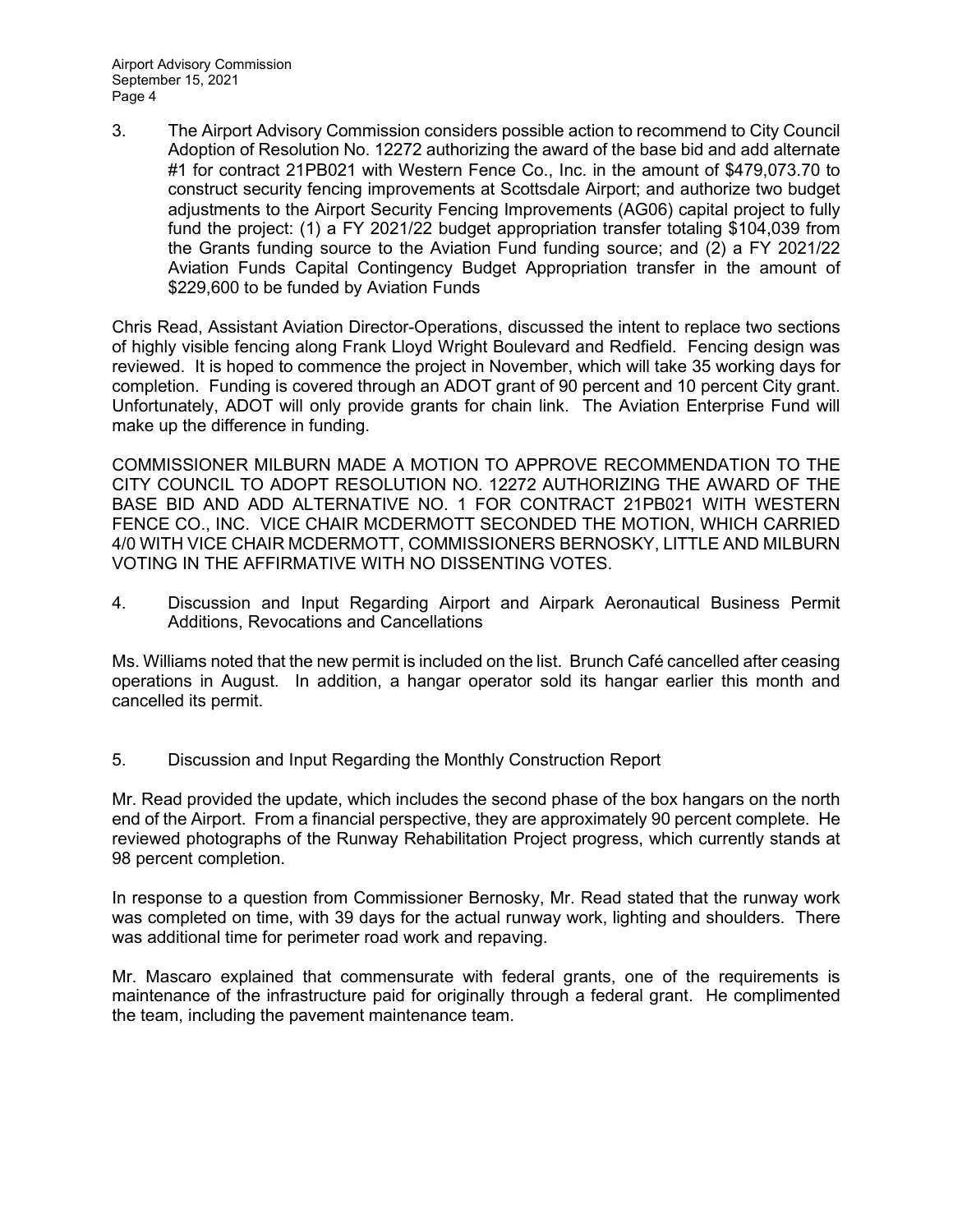#### 6. Discussion and Input Regarding the Monthly Operations Report

Mr. Read noted the difference in operations numbers compared to last year as a reflection of the closure. Year-to-date totals remain slightly down. IFR numbers are higher, reflecting the COVID impacts in April and May, 2020. There were three alerts for the period. Enforcement actions were low in quantity. U.S. Customs for the month totaled \$20,575 with 41 total uses and 8 U.S. visit uses. Revenue totals and total uses were comparable to the same period last year. Total uses are down slightly at 62 compared with 73 last year. Total revenues for FY 20/21 were \$852,375, compared with \$539,625 for FY 19/20. Total U.S. Customs visits were 104 for this June versus 36 in June, 2020. Total uses fiscal year to date are 1,523. This calendar year, PPRs total 34. Included in the U.S. Customs operations report is a breakdown by aircraft type.

Mr. Mascaro discussed the significance of the 1,523 figure for total uses. Mr. Mascaro currently sits as the chair of American Association of Airport Executives (AAAE) General Aviation Committee, representing the GA airports (over 250 members). Of all such airports utilizing the user fee service with U.S. Customs, Scottsdale is the busiest in the country by far.

## 7. Discussion and Input Regarding Financial Report for May, June and July

Ms. Williams noted that the fiscal year ended on June 30th, with the Airport currently in the first quarter of fiscal year 21/22. Overall, the Aviation Department did much better than budgeted on revenues for FY 2021. Through the end of June, year-to-date revenues were at \$7.5 million with \$2.7 million in expenses. Overall, they were 31 percent above target for revenue and up 3 percent for expenses. The reason for doing so well on revenues is due to a significant increase in the private charter segment. This resulted in a spike in fuel sales, landing fees, parking fees and customs activity. In terms of expenses, there was an increase, mainly due to the increase in labor rates for the two full-time customs officers. June revenues totaled \$750,000 compared with \$606,000 last June. Monthly expenses of \$320,000 were comparable to last June at \$318,000. The Aviation Fund Cash balance was \$5.3 million as of June 30th, 2021. June fuel revenues were double over last June at 115 percent. Overall for year-end, totals were up 39 percent in fuel gallons pumped. Total gallons pumped were 14.3 million, a 4 million increase over the prior fiscal year. FBO jet fuel sales were up 47 percent over last year. AVGAS was up 12.8 percent and Airpark fuel sales were up 22 percent.

In response to a question from Commissioner Bernosky, Ms. Williams stated that incoming international flights pay a Customs fee depending on the aircraft category and size. The Airport retains these funds, however, it also pays the labor costs for the two U.S. Customs full-time or overtime staff.

Mr. Mascaro addressed the fuel flowage totals for FY20/21 of 14.3 million gallons, noting that this is a massive amount of fuel. All the other general aviation airports in the Valley combined do not even approach this number.

Ms. Williams addressed the July report. Revenues were \$1 million, however this will even out in the August report. Expenses were \$152,000. This amount was reduced in conjunction with the timing of the quarterly customs labor invoice. The Aviation Fund cash balance was \$4.8 million at the end of July. Fuel flowage continues to do very well. FBO jet fuel sales are up 50 percent. AVGAS is down 1.5 percent. Airpark is up 1.2 percent. The totals reflect a 31 percent increase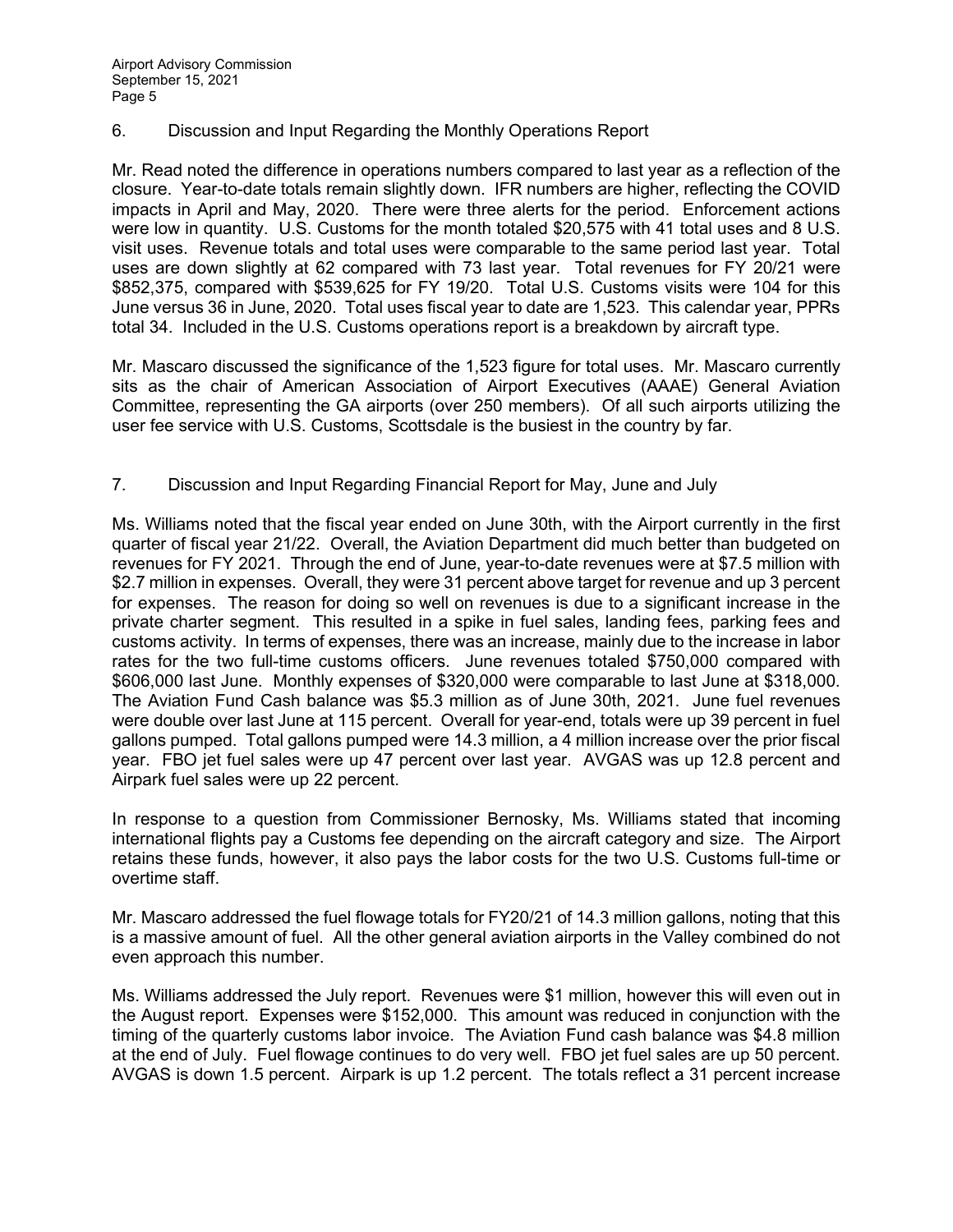over last July. The figures are expected to decrease in August and September, due to the runway closure.

8. Discussion and Input Regarding Quarterly Noise Complaint Summary Report

Sarah Ferrara, Aviation Planning & Outreach Coordinator, provided an update for the period from April to June, 2021. There were 28 callbacks and four emails. There were 45 repeat complainants for the quarter with 21 new complainants. There is a total of 9,490 complaints, however one complainant submitted 9,036 complaints for the quarter. If equalizing the total based on unique complainants, the total would actually be closer to 454 for the quarter, which is less than the same time period in 2020. The aircraft noise complaint map was reviewed.

In response to a question from Commissioner Bernosky, Ms. Ferrara confirmed that the prolific complainant continues to submit complaints.

9. Discussion and Input Regarding Public Outreach Programs and Planning Projects

Ms. Ferrara stated that the ATCT held the annual Local Runway Safety Action Team Meeting on July 13th.

Six voluntary curfew letters were issued in June, one in July and three in August.

Staff continues to track property development projects through the Planning Department. There were five projects in June, seven projects in July and four projects in August.

In terms of media and social media, several listservs were sent out for the Runway Rehab Project; highlighting the U.S. Customs inspections record number of uses; fifth busiest airport by departures; box hangars chosen as top project of the year; and Cirrus' new flight training facility. The NBAA convention will be held on October 12th through 14th in Las Vegas. Ms. Ferrara participated as one of the speakers for the virtual conference of AAAE of the General Aviation Conference.

Vice Chair McDermott commended Ms. Ferrara for her presentation at the virtual conference. He also commended staff for their social media outreach on the Runway Rehab Project.

10. Administrative report from the Aviation Director or Designee Regarding the Status of Aviation-Related Items

Mr. Mascaro stated that the two items approved at this meeting will move forward to City Council as consent items on October 5th.

Mr. Mascaro addressed projects that may be on Airport, have taxilane access, height implications, or noise sensitive uses. The People's Hangar and Heliport was approved by City Council on August 4th. Group Building, LLC was also approved.